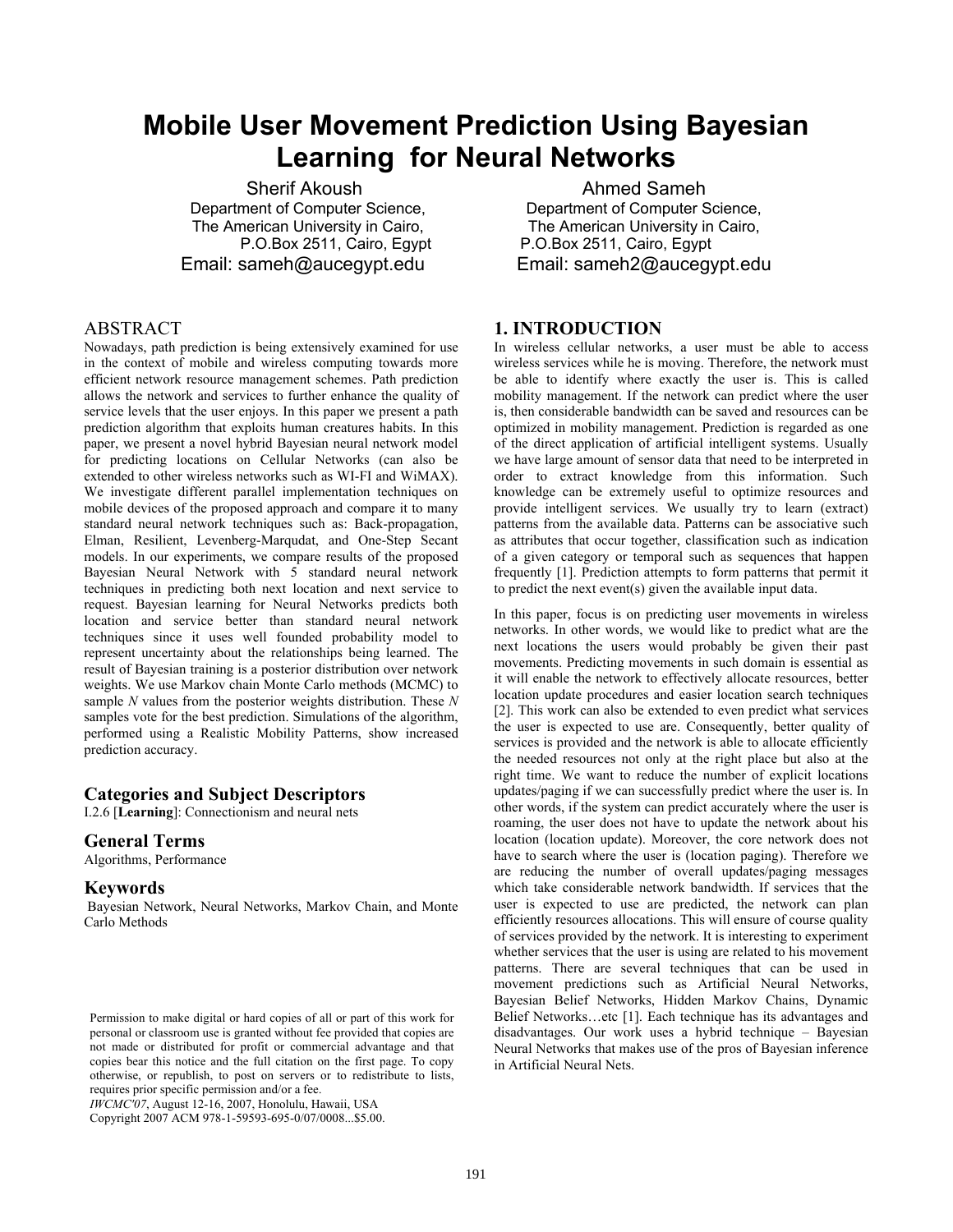# **2. BAYESIAN LEARNING for NEURAL NETWORKS**

MLP models are the estimation of the model parameters and controlling the model complexity. The optimal number of degrees of freedom in the model depends on the number of training samples, amount of noise in the samples and the complexity of the underlying function being estimated. With standard neural networks techniques, to determine the correct model complexity and to set up a network with the desired complexity are often computationally very expensive. Another problem of standard neural network methods is the lack of tools for analyzing the results (confidence intervals for the results, like 10 % and 90 %). Recently Bayesian methods have become a viable alternative to the older error minimization based approaches. Researchers have suggested the importance of incorporating human knowledge in neural networks model to improve their performance. This knowledge is modeled through prior distribution over Neural Networks parameters. Bayesian methods use probability to quantify uncertainty in inferences and the result of Bayesian learning is a probability distribution expressing our beliefs regarding how likely the different predictions are. Predictions are made by integrating all models over this posterior distribution. The Bayesian learning uses probability to represent uncertainty about the relationship being learned. Before data is seen, prior opinions about what the true relationship might be can be expressed in a probability distribution over the network weights that define this relationship. After the training data is presented, the revised opinions are captured by a posterior distribution over network weights. Network weights that seemed plausible before, but which do not match the data very well, will now be seen as being much less likely, while the probability for values of the weights that do fit the data well will have increased [1]. In Bayesian data analysis all uncertain quantities are modeled as probability distributions, and inference is performed by constructing the posterior conditional probabilities for the unobserved variables of interest, given the observed data sample and prior assumptions. According to Bayes:

$$
P(\text{parameters} | \text{data}) = \frac{P(\text{parameters}) P(\text{data} | \text{parameters})}{P(\text{data})}
$$

Where P(paramerters|data) is the posterior probability of parameters, P(parameters) is the prior probability, P(data|parameters) is the likelihood and P(data) is a normalization constant. We want to make use of probability theories in Neural Networks as it will naturally overcome the possible problems in traditional learning. One of the major benefits of Bayesian MLP is that the resulting prediction is an average prediction of possible MLP solutions weighted by their probability. In other words, Bayesian MLP returns theoretically all possible solutions and integrates them out. Traditional MLP can be regarded as specific solution from the set returned by the Bayesian one. If the inputs of the network are set to the values for some new case, the posterior distribution over network weights will give rise to a distribution over the outputs of the network, which is known as the predictive distribution for this new case. If a single-valued prediction is needed, one might use the mean of the predictive distribution, but the full predictive distribution also tells how uncertain this prediction is. In Bayesian MLP the output is:

$$
P(\text{new data} | \text{ data}) = \int_{\text{parameters}} P(\text{new data} | \text{parameters}) P(\text{parameters} | \text{ data})
$$
parameters

Where P(new data|data) is the solution, P(new data|parameters) is the traditional MLP function and P(parameters|data) is the probability of this specific MLP function. The solution is thus integration over all possible MLP solutions (weights, bias…etc). Implementing the exact model is one of the biggest problems with Bayesian methods. Dealing with a complex distribution over weights is not as simple as finding a single "best" value for the weights. We have to drawn random samples and average those samples:

$$
\hat{y}^{\text{new}} \approx \frac{1}{N} \sum_{t=1}^{N} f(x^{\text{new}} | \theta^{(t)}, M).
$$

N different samples for possible MLP solutions (weights, bias…etc) θ. Y new is calculated by taking the mean of the N different MLP outputs. M represent all parameters defining the model such as the number of perceptrons in the hidden layer and the choice of the activation function. In full Bayesian implementation we have to take into consideration different models M (varying the number of hidden perceptrons). Consequently, the final output is also the average of all models M outputs [4].



**Figure 1:** Bayesian MLP solution in a regression problem

The previous figure describes the solution of Bayesian MLP solution in a regression problem. The dots are the data points. The gray thin lines are N different solutions and the thick solid line is the average solution. It is easy to spot that the average solution is smoother that some individual solutions. In case of MLP the posterior distribution is typically very complex. The integrations required by Bayesian approach can be approximated using Markov Chain Monte Carlo (MCMC) methods [6]. An integral μ  $=$   $\int g(x)p(x) dx$  can be approximated by MCMC, using a sample of values  $x(t)$  drawn from the distribution  $p(x)$ 

$$
\hat{\mu}_n \approx \frac{1}{N} \sum_{t=1}^N g(x_{(t)})
$$

In the MCMC, samples are generated using a Markov chain that has the desired posterior distribution as its stationary distribution. Monte Carlo methods for Bayesian neural networks have been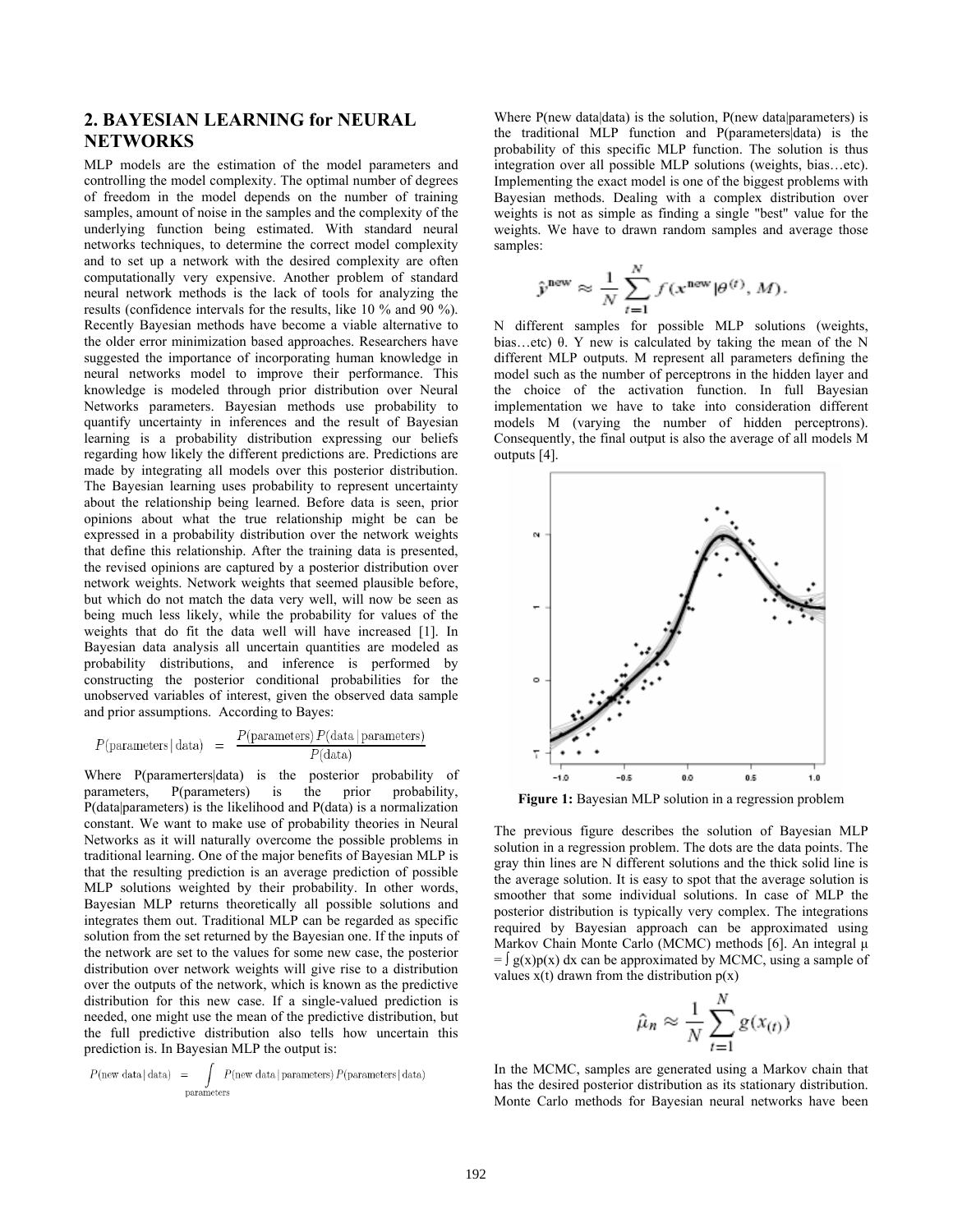developed by Neal [2]. The posterior distribution is represented by a sample of perhaps a few dozen sets of network weights. The sample is obtained by simulating a Markov chain whose equilibrium distribution is the posterior distribution for weights. The key idea in MCMC methods is to obtain a sample from the posterior and then base inference on that sample, for example, replacing posterior expectations with sample means over the simulated posterior sample. The main difficulty is MCMC methods is in generating a sample from the posterior  $p(\theta|D)$ . The rational is to consider a Markov chain {θn} with state θ and having  $p(\theta|D)$  as stationary distribution. The strategy is to start with arbitrary values  $\theta$ , let the Markov chain run until it has practically reached convergence, say after T iterations, and use the next k observed values of the chain as an approximate posterior sample  $A = \{ \theta_1, \theta_2, \ldots, \theta_k \}$ . In other words, the state of the chain after a large number of steps is then used as a sample from the desired distribution. The quality of the sample improves as a function of the number of steps. Usually it is not hard to construct a Markov Chain with the desired properties. The more difficult problem is to determine how many steps are needed to converge to the stationary distribution within an acceptable error. There are several algorithms used to implement MCMC methods such as Metropolis-Hastings sampling, Hybrid Monte Carlo sampling, Gibbs sampling and Reversible jump Markov chain Monte Carlo sampling [6]. The method is exact in the limit as the size of the sample and the length of time for which the Markov chain is run increase, but convergence can sometimes be slow in practice [6].

## **3. EXPERIMENTAL METHODOLOGY**

Statistical Bayesian techniques usually require more expert work than the standard approach, either to devise reasonable assumptions for the distributions, or to include different options in the models and integrate over them, but once that is done, the results are consistently better than with other approaches. There are several packages available to implement Bayesian Learning for Neural Networks. We choose MCMCStuff from Helsinki University (Finland) [3] because it implements all Bayesian methods for MLP in the Matlab environment. MCMCstuff toolbox is a collection of Matlab functions for Bayesian inference with Markov chain Monte Carlo (MCMC) methods. MCMCstuff toolbox is a collection of Matlab functions for Bayesian inference with Markov chain Monte Carlo (MCMC) methods [6]. The MCMC methods for MLP package has been written using Matlab and C programming languages and works with Matlab versions 6.\* and 7.\* as a toolbox. The code in this toolbox has been streamlined and optimized for faster computation. Some of the most computationally critical parts have been coded in C. This toolbox provides different sampling methods to implement MCMC such as Metropolis-Hastings sampling, Hybrid Monte Carlo sampling, Gibbs sampling and Reversible jump Markov chain Monte Carlo sampling. We have tested this toolbox for MLP network in regression problem with Gaussian noise. We have also tested the same regression problem with conventional Artificial Neural Network with backpropagation learning. Results show that Bayesian learning for Neural Network generalizes better.

 We have downloaded dataset collected by the Reality Mining Project at MIT [5]. The Reality Mining project represents the largest mobile phone experiment ever attempted in academia. The project is collecting an unprecedented amount of data on human behavior and group interactions that has been anonymized and made available to the general academic community. This dataset contain over 500,000 hours (~60 years) of continuous data on daily human behavior. The dataset has been used by researchers in a wide range of fields (including epidemiology, sociology, physics, artificial intelligence, and organizational behavior). The dataset is collected using one hundred Nokia 6600 smart phones using a version of the Context application from the University of Helsinki. Seventy-five users are either students or faculty in the MIT Media Laboratory, while the remaining twenty-five are incoming students at the MIT Sloan business school adjacent to the laboratory. Of the seventy-five users at the lab, twenty are incoming masters students and five are incoming MIT freshman. The information collected includes call logs, Bluetooth devices in proximity, cell tower IDs, application usage, and phone status (such as charging and idle), which comes primarily from the Context application. The study generated data collected by one hundred human subjects over the course of nine months and represent approximately 500,000 hours of data on users' location, communication and device usage behavior. The portion of that dataset that is most important to our experiments is the cell span information. The cell span table represents the user roaming log in the cellular network. Each row in the table tells the cell id where the user is; the time he did enter and leave this specific cell. Therefore, the whole table shows exactly the user movement during the survey period. The following table represents a snapshot of the cell span.

An important characteristic in any cellular network is that areas covered by base stations overlap, so that several cells may be seen in a single location. If overlapping cells have approximately equal signal strength, the phone may hop between cells even when the user is not moving (due to attenuation, reflection, shadowing and diffraction of the electromagnetic waves). In dense areas, this oscillation is significant. Therefore, there is no one-to-one correspondence between a physical location and the cell used by a phone. To overcome this problem, we cluster cells that tend to represent one physical location according to the following algorithm: All cells in the cluster are adjacent; The average length of a visit to the cluster is larger than the sum of the individual cells averages; Any proper subset of cells in a cluster does not satisfy the previous condition. The first condition simply requires that all cells in a cluster are near each other. The second condition tests oscillation: the average time spent visiting a cluster is larger than the sum of the individual times only when the user moves back and forth between the cells in a cluster. If the user is at a cell that belongs to multiple clusters it is unclear which of the clusters he really is at. For simplicity, we recursively combine all the clusters that have shared cells.

We normalized the input and output vector so that values fall in the range [0; 1]. For example, we divide all cells data (current cell, next cell and cell history) by maximum cell number. In this way, we encoded the data in rational values in steps of  $(1/l)$ , where l is the maximum cell number. This encoding helps in faster and more accurate training. The next table shows cells data before and after encoding: Each row in the cell span table represents a movement of the user in cellular network. However, we want to predict where the user will be in any minute. Therefore, we need to transform the data to represent minute by minute activities. Neural Network inputs and outputs vectors have to be chosen carefully whether the model will be used in standard training or Bayesian analysis. Below is a description of the setup we have used. These values are based on previous research on models used in the same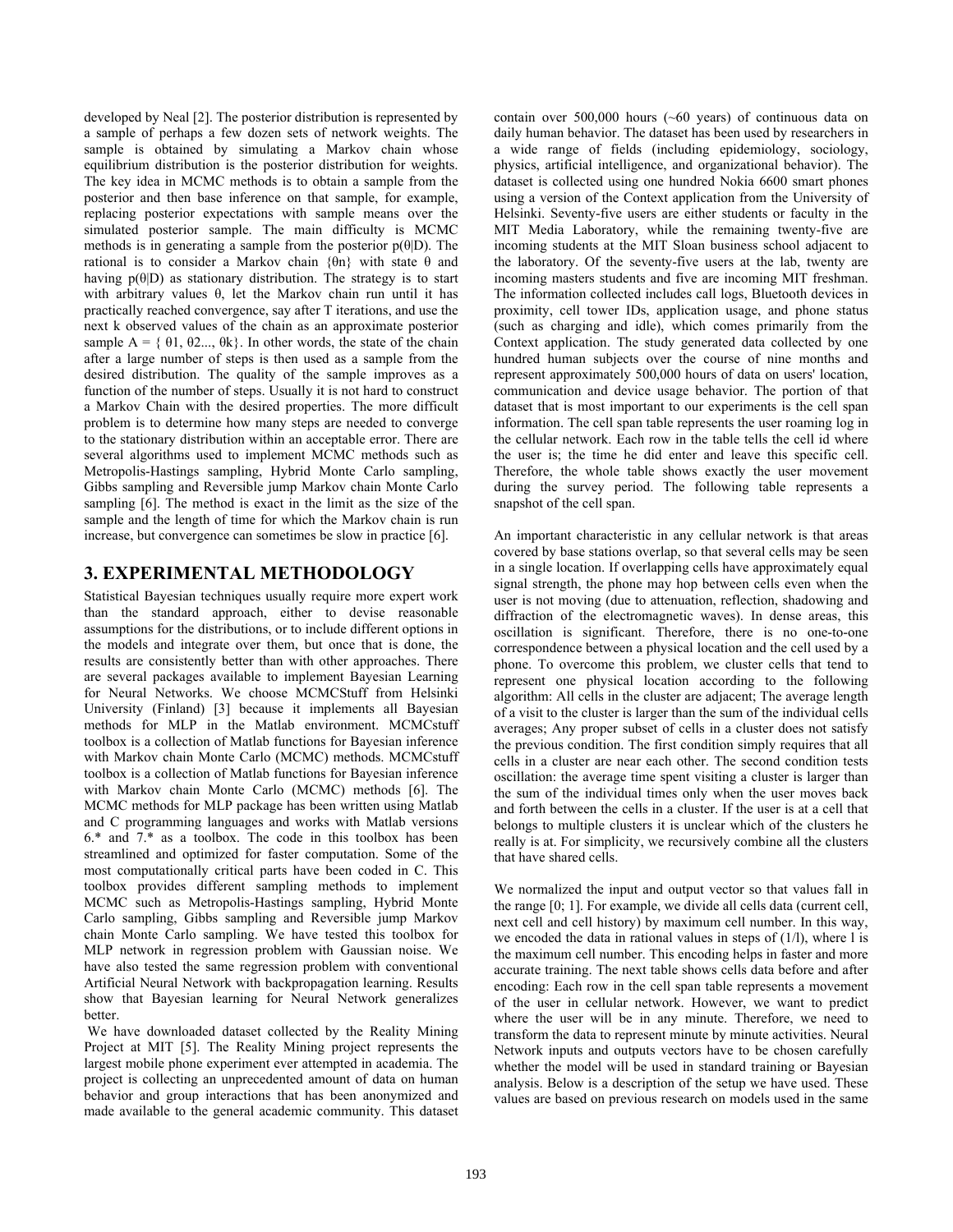domain. Of course, we have tested several configurations and selected the best one based on prediction accuracy. Inputs to the network are: Cell ID represents the current cell in which the user is roaming. As described earlier, cells are clusters to overcome the problem of frequency hopping. Cells are also normalized to the range [0, 1], Cells history represents locations the user has been in. It is very important to note how history affects prediction accuracy. It encapsulates in a way the current pattern of the user, which helps predicting how he will move next, This value represents the hour when the user has entered the current cell. The value is normalized using the cosine function, This value represents the minute when the user has entered the current cell. The value is normalized using the cosine function, Day of week represents when the user has entered this specific cell. The value is according to the following scheme: The ID of the next cell the user will enter. As described earlier, cells are clusters to overcome the problem of frequency hopping. Cells are also normalized to the range [0, 1]. Table 1 is extract of the input/output vectors (before normalization).

**Table 1:** Extract of Input/Output Vectors

| C   | <b>Cell</b> | <b>Cell</b>  | <b>Cell</b> | <b>Cell</b> | <b>Cell</b> |                |                | Day            | Ne |
|-----|-------------|--------------|-------------|-------------|-------------|----------------|----------------|----------------|----|
| ell | Hist        | Hist         | <b>Hist</b> | <b>Hist</b> | <b>Hist</b> |                | М              | of             | xt |
| I   | ory         | ory          | ory         | ory         | ory         | Н              | i              | We             | Ce |
| D   | 1           | $\mathbf{2}$ | 3           | 4           | 5           | r              | n              | ek             | Ħ  |
|     |             |              |             |             |             | $\overline{2}$ |                |                |    |
| 82  | 86          | 82           | 86          | 2059        | 86          | 1              | $\overline{c}$ | $\overline{4}$ | 86 |
|     |             |              |             |             |             | $\overline{2}$ |                |                |    |
| 86  | 82          | 86           | 82          | 86          | 2059        | 1              | $\overline{c}$ | 4              | 82 |
|     |             |              |             |             |             | 2              |                |                |    |
| 82  | 86          | 82           | 86          | 82          | 86          | 1              | 3              | 4              | 86 |
|     |             |              |             |             |             | 2              |                |                | 20 |
| 86  | 82          | 86           | 82          | 86          | 82          | 1              | 4              | 4              | 59 |
| 20  |             |              |             |             |             | 2              |                |                |    |
| 59  | 86          | 82           | 86          | 82          | 86          | 1              | 4              | 4              | 86 |
| 20  |             |              |             |             |             | $\overline{2}$ |                |                |    |
| 59  | 86          | 82           | 86          | 82          | 86          | 1              | 5              | $\overline{4}$ | 86 |
| 20  |             |              |             |             |             | 2              |                |                |    |
| 59  | 86          | 82           | 86          | 82          | 86          | 1              | 6              | $\overline{4}$ | 86 |
|     |             |              |             |             |             | 2              |                |                | 20 |
| 86  | 2059        | 86           | 82          | 86          | 82          | 1              | 6              | 4              | 59 |

Our model has one hidden layer (based on our research for previous models in the same domain). The number of hidden nodes will vary in the experiments in the range of  $15 - 25$  nodes. As described before, the Bayesian Neural Network model requires prior knowledge. It represents our initial belief before seeing the data. We define Gaussian distribution for network weights and biases. We also define hyperparameters that are from conjugate inverse Gamma distribution. These hyperparameters govern the possible values that the weights and biases may take instead of giving static values to them. Moreover, each relevant group of weights and biases (such as inputs to hidden weight vector) is given a separate hyperparameter. In the same manner, prior structure for the residuals (noise model) is defined. We have divided part of the data that we have into training and testing data. We decided to use one month for training the model. The patterns used range from 26-7-2004 to 26-8-2004 and include all the parameters that we described in the input vector: Cell ID – Cell history – Start Hour – Start Minute – Day of week. The output vector consists of one value of Next Cell. The testing data that we

use for prediction consists of one month patterns from 27-8-2004 till 20-9-2004.

We define here Standard and Bayesian Neural Networks models used in our experiments: **Resilient Backpropagation:** Inputs: cell ID, 5 cell history, start hour, start minute, day of week, Hidden Nodes: 15 nodes**,** Output: next cell**. One Step Secant:** Inputs: cell ID, 5 cell history, start hour, start minute, day of week **,** Hidden Nodes: 15 nodes**,** Output: next cell. **Levenberg-Marquadt**: Inputs: cell ID, 5 cell history, start hour, start minute, day of week , Hidden Nodes: 15 nodes, Output: next cell. **Elam**: Inputs: cell ID, start hour, start minute, day of week , Hidden Nodes: 15 nodes, Output: next cell. **Bayes 1**: This is Bayesian Neural Network Model that has: Inputs: cell ID, 5 cell history, start hour, start minute, day of week , Hidden Nodes: 15 nodes, Output: next cell. **Bayes 2: Same with 25 hidden nodes. Bayes 3: same with no history**. **Bayes 4: same with 5 cells history and 15 hidden nodes**. **Bayes 5: same with 25 hidden nodes. Bayes 6: same with 15 hidden nodes.** 

We test our results against already established inference methods. We have chosen standard Neural Networks models as the benchmark. We use exactly the same Neural Network model and analysis the effect of the Bayesian Learning on the quality of the output solution. We also check speed and complexity of the models. Table 2 illustrates our results.

**Table 2:** Results of the NN and Bayesians Approches

|           | Hidd         | Traini        | Epoc     | <b>Cell</b>      | Predict | Predict  |
|-----------|--------------|---------------|----------|------------------|---------|----------|
|           | en           | $\mathbf{ng}$ | hs       | <b>Histo</b>     | ion     | ion      |
|           | node         | time          | T        | ry               | Accura  | Accura   |
|           | $\mathbf{s}$ |               | No of    |                  | cy      | cy       |
|           |              |               | Sam      |                  | (exact) | (Pagin   |
|           |              |               | pes      |                  |         | g 6      |
|           |              |               |          |                  |         | neighb   |
|           |              |               |          |                  |         | or cell) |
| Bayes 1   | 15           |               | 3400     | 5                | 24%     | 35%      |
| Bayes 2   | 25           |               | 2000     | 5                | 10%     | 16%      |
| Bayes 3   | 15           |               | 2000     | $\boldsymbol{0}$ | 12%     | 24%      |
| Bayes 4   | 15           |               | 1000     | 5                | 45%     | 64%      |
| Bayes 5   | 25           |               | 600      | 5                | 47%     | 55%      |
| Bayes 6   | 15           |               | 600      | $\mathbf{0}$     | 16%     | 39%      |
| Resilien  | 15           | 5 hrs         | 2500     | 5                | 0.5%    | 3%       |
| t1        |              |               | $\theta$ |                  |         |          |
| Resiline  | 15           | 40hrs         | 2500     | 5                | $1\%$   | 5%       |
| t2        |              |               | 00       |                  |         |          |
| Levenb    | 15           | $16$ hrs      | 2500     | 5                | 0%      | 0%       |
| erg-      |              |               | $\theta$ |                  |         |          |
| Marqua    |              |               |          |                  |         |          |
| dt        |              |               |          |                  |         |          |
| One       | 15           |               | 500      | 5                | 0%      | 0%       |
| Step      |              |               |          |                  |         |          |
| Secant    |              |               |          |                  |         |          |
| Elman $/$ | 15           | 8 hrs         | 500      | $\theta$         | $1\%$   | 4%       |
| RP train  |              |               |          |                  |         |          |

Results show that Bayesian Neural Networks outperform Standard Neural Networks by 8% for worst case and by 30% for best case. Note that we compared the number of epochs to the number of samples generated. Note also that most of the Standard Neural Networks could not in the first place learn the user patterns and therefore could not predict the location. We test our model to a wider window. We generated test data for the periods from 30-10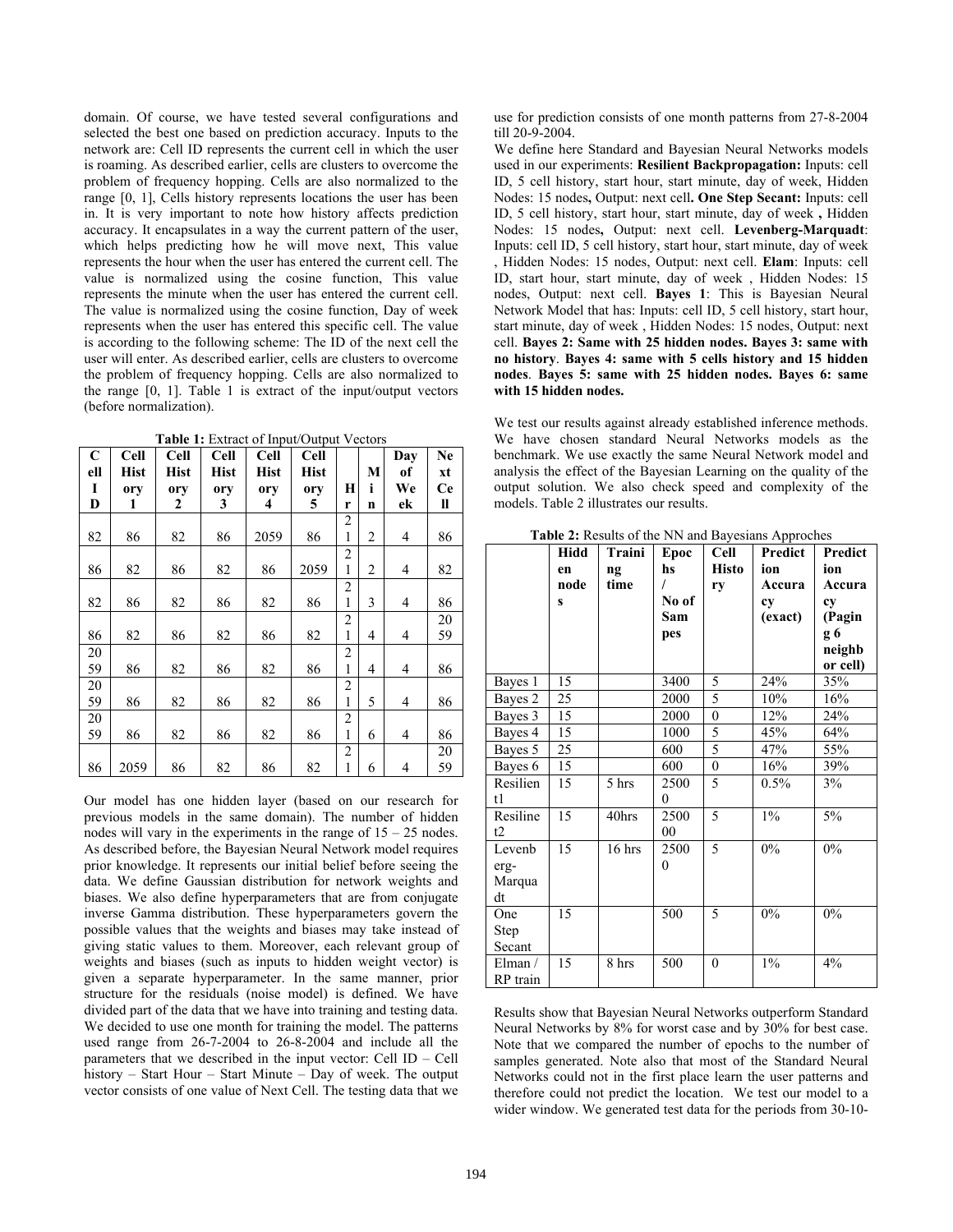2004 till 26-11-2004 and 26-11-2004 till 26-12-2004. The next table shows the results compared with our initial test results (using Bayes 1 & 4 models)

**Table 3:** Comparison using wider window

|         | Period             | <b>Prediction Accuracy (exact)</b> |
|---------|--------------------|------------------------------------|
| Bayes 1 | $1^{\rm st}$ Month | 24%                                |
|         | $2nd$ Month        | 26%                                |
|         | $3rd$ Month        | 24%                                |
| Bayes 4 | $1st$ Month        | 40%                                |
|         | $2nd$ Month        | 48%                                |
|         | $3rd$ Month        | 36%                                |

Usually prediction does not work in every case because we sometimes just break from our daily routine. However, this break is still in most cases related to my location. We tried to see the outcome of searching nearby cells in case of the system hasn't found the user in the predicted cell. Next tables show results of prediction accuracy when we add paging neighbor cells:

**Table 4:** Results after adding paging

|              | Period          | Prediction | <b>Prediction Accuracy</b> |
|--------------|-----------------|------------|----------------------------|
|              |                 | Accuracy   | (paging 6 neighbor         |
|              |                 | (exact)    | cells)                     |
| <b>Bayes</b> | 1 <sup>st</sup> | 24%        | 35%                        |
|              | Month           |            |                            |
|              | 2 <sup>nd</sup> | 26%        | 43%                        |
|              | Month           |            |                            |
|              | $2^{rd}$        | 24%        | 40%                        |
|              | Month           |            |                            |
| Bayes        | 1 <sup>st</sup> | 40%        | 55%                        |
| 4            | Month           |            |                            |
|              | 2 <sub>nd</sub> | 48%        | 65%                        |
|              | Month           |            |                            |
|              | $2^{rd}$        | 36%        | 54%                        |
|              | Month           |            |                            |

Results are very promising. Prediction accuracy increases on average 60% in relative to checking only the one predicted cell. Usually prediction does not work in every case because we sometimes just break from our daily routine. However, this break is still in most cases related to my location. We tried to see the outcome of searching nearby cells in case of the system hasn't found the user in the predicted cell. Tables 5&6 show results of prediction accuracy when we add paging neighbor cells:

| Table 5: Results of wider window with paging |  |  |  |  |  |  |
|----------------------------------------------|--|--|--|--|--|--|
|----------------------------------------------|--|--|--|--|--|--|

|       | Window                | <b>Prediction Accuracy</b><br>(exact) | Paging 6<br><b>Neighbor Cells</b> |
|-------|-----------------------|---------------------------------------|-----------------------------------|
| Bayes | 1 <sup>st</sup> Month | 24%                                   | 35%                               |
|       | $2nd$ Month           | 26%                                   | 43%                               |
|       | $3rd$ Month           | 24%                                   | 40%                               |
| Bayes | 1 <sup>st</sup> Month | 52%                                   | 69%                               |
| 4     | $2nd$ Month           | 56%                                   | 70%                               |
|       | $3rd$ Month           | 44%                                   | 60%                               |

**Table 6:** Comparisons of Weekdays and Weekends

| Paging | Window                | Weekends | Weekdavs |
|--------|-----------------------|----------|----------|
| Bayes  | $1st$ Month           | 30%      | 39%      |
|        | $2nd$ Month           | 30%      | 47%      |
|        | $3rd$ Month           | 33%      | 43%      |
| Bayes  | 1 <sup>st</sup> Month | 62%      | 72%      |
|        | $2nd$ Month           | 57%      | 74%      |
|        | 3 <sup>rd</sup> Month | 53%      | 63%      |

Results are very promising. Prediction accuracy increases on average 65% in relative to checking only the one predicted cell. In this experiment, we test if we can also predicted services that the user is using. Services are Voice Call, Short Message Service (SMS) or Packet data. For Phone Voice and SMS, the user can request these services (Outgoing) or someone else wants to communicate with the user (Incoming):

| <b>Starttime</b> | <b>Endtime</b> | <b>Service</b>                  | <b>Direction</b> |
|------------------|----------------|---------------------------------|------------------|
| 8/3/2004         | 8/3/2004       | Packet Data                     | Outgoing         |
| 7:07:26 PM       | 7:07:26 PM     |                                 |                  |
| 8/3/2004         | 8/3/2004       | Packet Data                     | Outgoing         |
| 7:07:26 PM       | 7:07:26 PM     |                                 |                  |
| 8/3/2004         | 8/3/2004       | Voice Call                      | Outgoing         |
| 4:37:52 PM       | 4:26:53 PM     |                                 |                  |
| 8/3/2004         | 8/3/2004       | Packet Data                     | Outgoing         |
| 7:07:26 PM       | 7:07:26 PM     |                                 |                  |
| 8/5/2004         | 8/5/2004       | Voice Call                      | Outgoing         |
| 4:52:37 PM       | 4:40:39 PM     |                                 |                  |
| 8/5/2004         | 8/5/2004       | Voice Call                      | Outgoing         |
| 9:02:34 PM       | 9:02:30 PM     |                                 |                  |
| 8/6/2004         | 8/6/2004       | Voice Call                      | Outgoing         |
| 9:39:56 PM       | 9:39:05 PM     |                                 |                  |
| 8/6/2004         | 8/6/2004       | Short                           | Incoming         |
| 10:37:18 PM      | 10:37:18 PM    | Message                         |                  |
| 8/6/2004         | 8/6/2004       | $\overline{\text{V}}$ oice Call | Outgoing         |
| 11:08:50 PM      | 11:06:21 PM    |                                 |                  |
| 8/6/2004         | 8/6/2004       | Voice Call                      | Outgoing         |
| 11:54:10 PM      | 11:53:55 PM    |                                 |                  |
| 8/7/2004         | 8/6/2004       | Voice Call                      | Outgoing         |
| 12:00:18 AM      | 11:59:59 PM    |                                 |                  |
| 8/7/2004         | 8/7/2004       | Voice Call                      | Outgoing         |
| 12:19:35 AM      | 12:19:13       |                                 |                  |
|                  | AM             |                                 |                  |
| 8/7/2004         | 8/7/2004       | Voice Call                      | Outgoing         |
| 12:49:48 AM      | 12:49:24       |                                 |                  |
|                  | AM             |                                 |                  |
| 8/7/2004         | 8/7/2004       | Voice Call                      | Outgoing         |
| 12:52:04 AM      | 12:51:23       |                                 |                  |
|                  | AM             |                                 |                  |
| 8/7/2004         | 8/7/2004       | Voice Call                      | Outgoing         |
| 1:19:47 AM       | 1:18:38 AM     |                                 |                  |
| 8/7/2004         | 8/7/2004       | Voice Call                      | Outgoing         |
| 1:48:35 AM       | 1:48:28 AM     |                                 |                  |
| 8/7/2004         | 8/7/2004       | Voice Call                      | Outgoing         |
| 1:49:11 AM       | 1:48:51 AM     |                                 |                  |

**Table 7:** Input/Output extract for service prediction

Each row represents one service requested and its start and end time. Our input vector is therefore: Day of Week, Start Hour. The output vector is the type of service. We decided that hour precision is meaningful and more appropriate in contrast to minute precision in case of location prediction. We trained the model with data from 26-7-2004 to 26-8-2004. Results are summarized in the next table:

**Table 8:** Results of Service Prediction

| Window                | <b>Service Prediction</b> |
|-----------------------|---------------------------|
| $1st$ Month           | 48%                       |
| $2nd$ Month           | 62%                       |
| 3 <sup>rd</sup> Month | 93%                       |

Results show that services prediction accuracy can reach more than 90%. We believe this is a logical result because usually